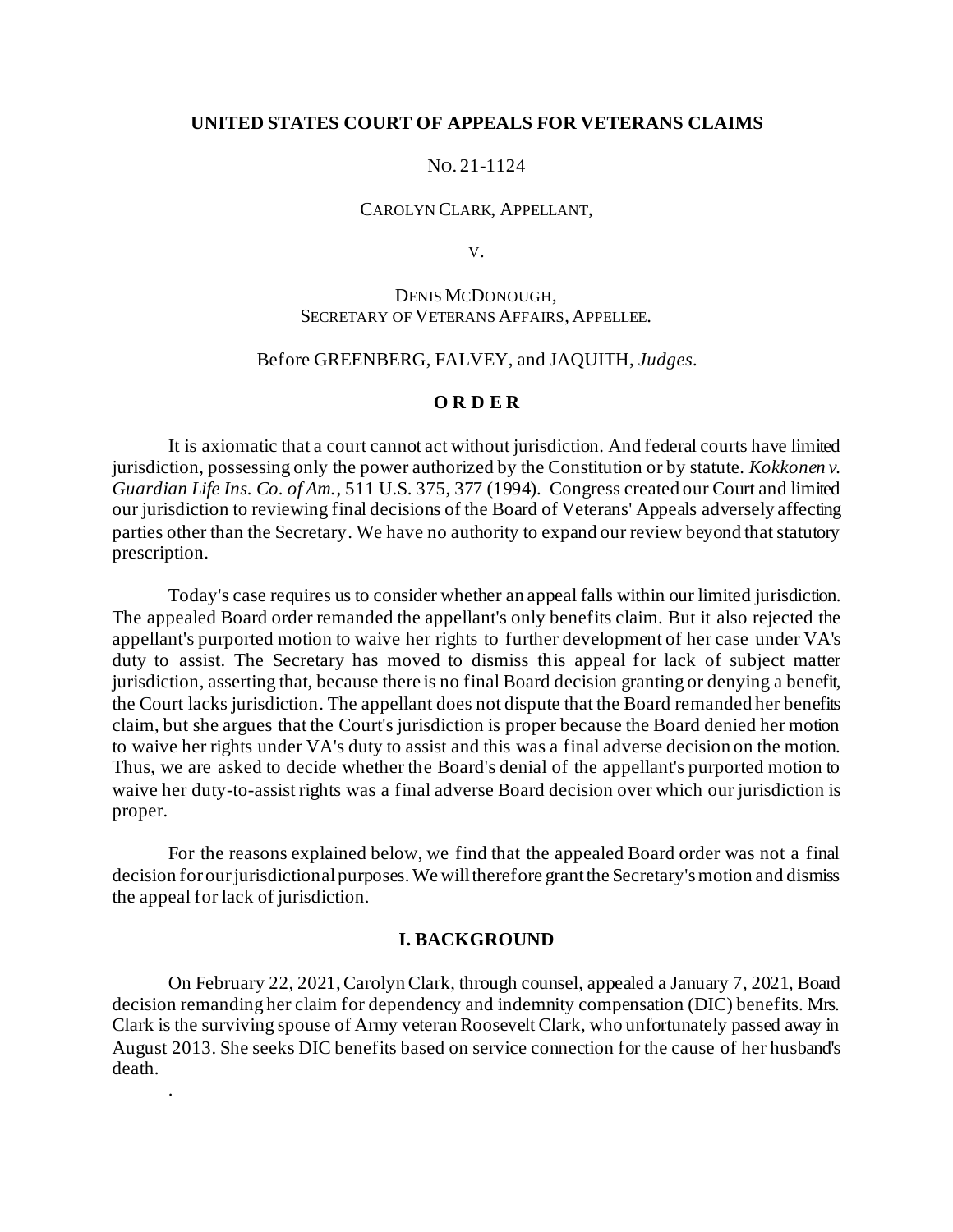Mr. Clark was a veteran of the Korean War, serving on active duty from December 1951 to November 1953. Board Decision (Dec.), Carolyn Clark, BVA 200110-53448 (Jan. 7, 2021), at 1. At the time of his death in August 2013, Mr. Clark was service connected for several disabilities, including right and left foot frostbite residuals (each 30% disabling), frostbite residuals of the right hand (30%), frostbite residuals of the left hand (20%), peripheral neuropathy of the right and le ft upper extremities (each 10%), and peripheral neuropathy of the right and left lower extremities (each 10%). Dec. at 2. He had a combined disability evaluation of 90%. *Id.*

After Mr. Clark died, Mrs. Clark sought DIC benefits, asserting that her husband's serviceconnected disabilities caused or contributed to his death. *Id.*; *see* 38 U.S.C. §§ 1310, 1311; 38 C.F.R. § 3.5 (2021). After an initial denial by the regional office (RO) in October 2013, her claim remained at the VA level for several years. Dec. at 1. The Board remanded the matter in January 2019 and again in July 2019. *Id.* In December 2019, the regional office issued a Supplemental Statement of the Case (SSOC) that continued to deny DIC. *Id.* Mrs. Clark then filed a Notice of Disagreement (NOD) in January 2020, asking for direct review under the Veterans Appeals Improvement and Modernization Act (AMA). *Id.*; *see* 38 C.F.R. § 19.2 (2021). The Board accepted Mrs. Clark's appeal into the direct review docket under the AMA. Dec. at 1.

In an April 2020 letter, Mrs. Clark told the Board that she "unequivocally waive[d] her right under the duty to assist to any additional assistance by the Secretary to obtain medical evidence or a medical opinion." Opposition to Motion to Dismiss (Opp.) Exhibit (Ex.) 2 at 2. Citing *Janssen v. Principi*, she stated that she had "reached an informed conclusion that further development of this claim will be harmful to [the] claim." *Id.*; *see Janssen v. Principi*, 15 Vet.App. 370, 374-75 (2001) (per curiam) (holding that a claimant who is represented by counsel may make the informed decision to waive the Court's consideration on appeal of the claimant's rights under VA's duty to assist and the notice provisions of the Veterans Claims Assistance Act (VCAA)).

In January 2021, the Board remanded Mrs. Clark's DIC claim for VA to correct a predecisional error by VA. Dec. at 1-2. The Board determined that the record was "insufficient to adjudicate the appeal" because a VA-contracted medical opinion had ignored relevant evidence and failed to provide an adequate rationale. Dec. at 2. Because of this, the Board found that VA had failed its duty to assist and that remand was necessary to correct the error. Dec. at 2. Noting that the inadequate medical opinion was obtained in response to the Board's July 2019 remand order, the Board also found that VA had failed in its duty to ensure compliance with Board remand instructions. Dec. at 3; *see Stegall v. West*, 11 Vet.App. 268, 271 (1998) (holding that a remand by the Board gives the claimant "a right to compliance with the remand orders" and imposes on the Secretary a "concomitant duty to ensure compliance with the terms of the remand").

Although Board stated that it "recognize[d] the arguments set forth in the April 2020 [letter]," it did not address Mrs. Clark's waiver of her rights to further development under the duty to assist. Dec. at 2.

On remand, the RO continued to develop and adjudicate Mrs. Clark's DIC claim. In February 2021, VA provided a medical opinion responsive to the Board's January 2021 remand order. Secretary's *Solze* Notice (Not.) at 1; *Solze* Not. Ex. 1. Mrs. Clark then sent an April 2021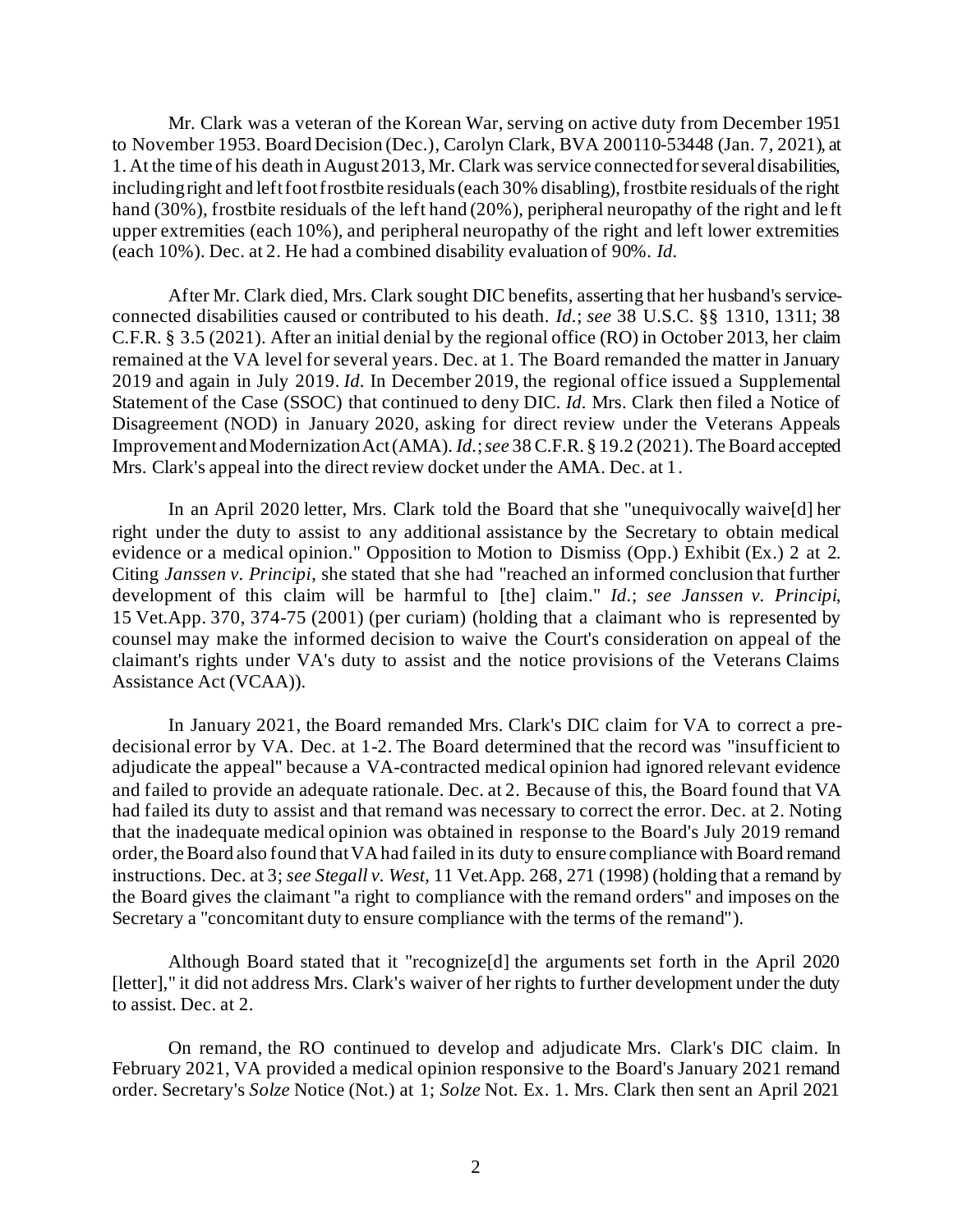letter to VA requesting a pause in adjudication under *Groves v. McDonough*. *Solze* Not. at 1; *Solze*  Not. Ex. 2; *see Groves v. McDonough*, 33 Vet.App. 368, 378 (2021), *vac'd*, No. 2021-2081, 2022 WL 1548119, at \*3 (Fed. Cir. May 17, 2022). Later in April 2021, the RO issued another rating decision, again denying service connection for the cause of Mr. Clark's death. *Solze* Not. Ex. 3. In June 2021, Mrs. Clark filed another NOD and asked, among other things, for Board review of the RO's "[i]mplicit denial of [her] request to pause adjudication of the remand." *Solze* Not. Ex. 4.

Meanwhile, Mrs. Clark had filed a Notice of Appeal to the Court in February 2021. In June 2021, the Secretary moved to dismiss the appeal for lack of jurisdiction, citing the lack of a final Board decision. Motion to Dismiss (Mot.) at 1-4. Mrs. Clark opposed the motion to dismiss and, at the Court's order, the Secretary replied. Mrs. Clark then moved for initial panel review to decide the jurisdictional question, and the case was sent to panel. The Court heard oral argument on May 3, 2022.

## **II. ARGUMENTS**

The Secretary asks the Court to dismiss the appeal for lack of subject matter jurisdiction. He emphasizes that the Court's jurisdiction is limited by statute; for a claimant to obtain Court review, Congress has required that there be a final Board decision that adversely affects the claimant. Mot. at  $1-2$  (citing 38 U.S.C. §§ 7252(a), 7266(a)). Yet, he argues, a Board remand is neither a final decision nor an adverse one. *Id.*The Secretary also notes that the Court has adopted the case-or-controversy requirement of Article III of the U.S. Constitution. *Id.*; *see Mokal v. Derwinski*, 1 Vet.App. 12, 13 (1990). If there has been no denial of benefits, then there is no justiciable controversy over which the Court can assert jurisdiction. Mot. at 2-3. Thus, the Secretary asserts, there is neither a final, adverse Board decision nor a live case or controversy. Mot. at 3-4. For these reasons, he concludes, the Court lacks jurisdiction and should dismiss the appeal. *Id.*

Mrs. Clark responds that her April 2020 letter "unequivocally waiv[ing] her rights under the duty to assist" was a "motion for waiver" and that, by remanding the DIC claim for further development, the Board effectively denied her motion. Opp. at 1-2, 4-9. She argues that the Board's denial of her motion was an adverse final decision and that the Court thus can take jurisdiction over it. Opp. at 1, 4-9. Noting that Congress has not defined "decision" or "final decision" for the purpose of the Court's jurisdiction, she urges us to interpret those terms as including the Board's denial of a motion for the waiver of rights under the duty to assist. Opp. at 4-9. She argues that the plain meaning of "final decision," combined with interpretive canons and statutory context, supported her position. *Id.* And she points to our decisions in *Groves* and *Young v. Shinseki*, 25 Vet.App. 201, 202-03 (2013) (en banc) (per curiam), as examples of how the Court can exercise jurisdiction to ensure that the Board correctly addresses motions for waiver. Opp. at 9.

In reply, the Secretary contends that Mrs. Clark's interpretive argument ignores binding precedent about what constitutes a final Board decision for jurisdictional purposes. Reply at 1-5. Pointing to *Maggitt v. West*, 202 F.3d 1370, 1376 (Fed. Cir. 2000), *Kirkpatrick v. Nicholson*, 417 F.3d 1361 (Fed. Cir. 2005), and *Breeden v. Principi*, 17 Vet.App 475, 478 (2004) (per curiam order), the Secretary asserts that a final Board decision requires that a claim for benefits be either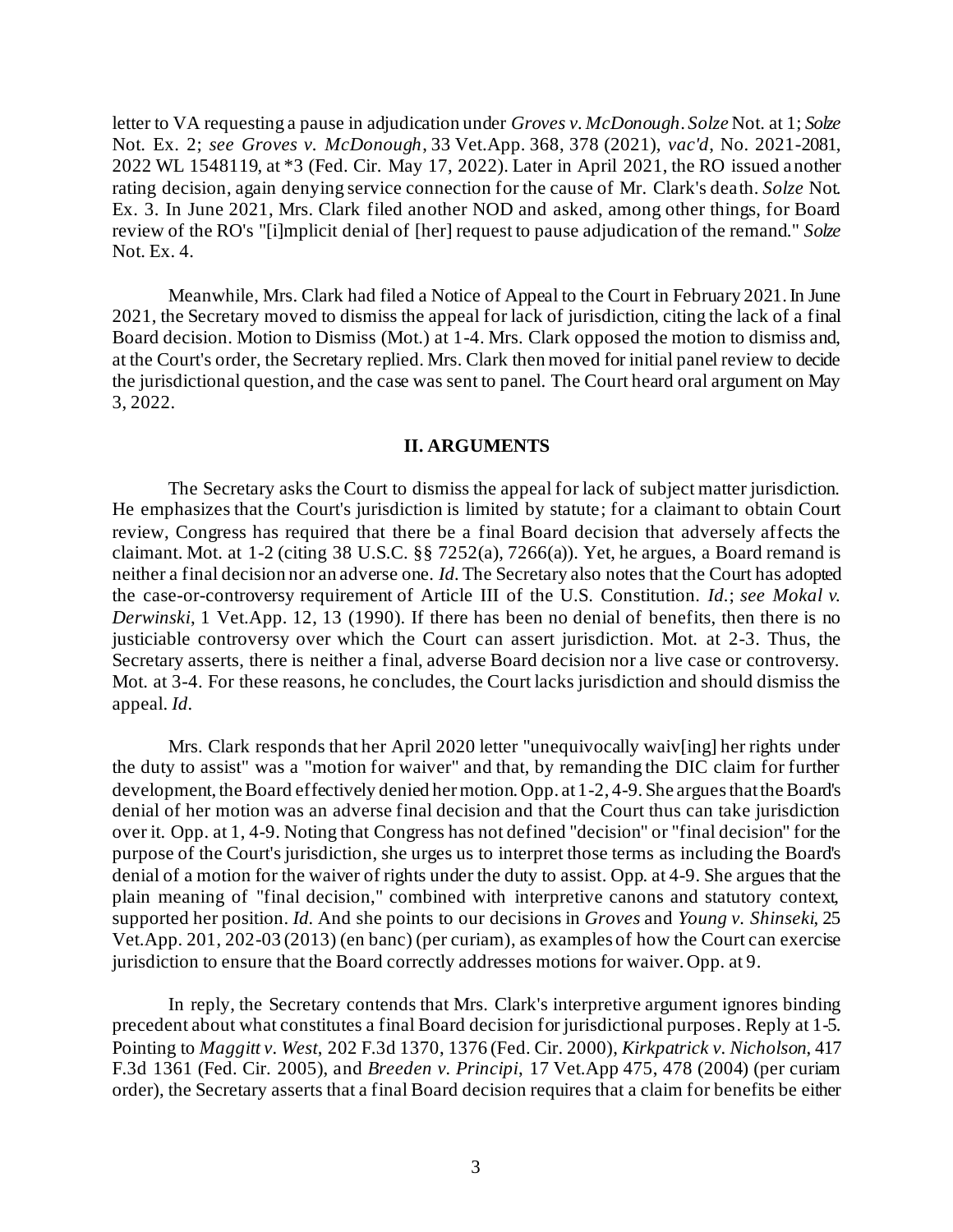granted or denied. Reply at 2-4. Here, the Secretary argues, the only claim for benefits, for DIC, was remanded—which is neither a grant nor a denial. Reply at 4. Thus, according to the Secretary, the Board did not make a final decision, and the Court lacks jurisdiction. *Id.*

## **III. DISCUSSION**

We are asked to decide whether the Board erred by denying Mrs. Clark's purported motion to waive her rights under the duty to assist. But we cannot reach that substantive matter without first determining the threshold question of whether we have jurisdiction over this appeal.

## A. The Court's Jurisdiction

"Federal courts are courts of limited jurisdiction." *Kokkonen*, 511 U.S. at 377. This Court, "as an Article I tribunal, is a creature of statute" that can act only "through an express grant of authority from Congress." *Burris v. Wilkie*, 888 F.3d 1352, 1358 (Fed. Cir. 2018); *see Dixon v. McDonald*, 815 F.3d 799, 803 (Fed. Cir. 2016) ("'Courts created by statute can have no jurisdiction but such as the statute confers.'" (quoting *Christianson v. Colt Indus. Operating Corp.*, 468 U.S. 800, 818 (1988)).

Section 7252 of title 38 is the sole source of our jurisdiction. *Skaar v. Wilkie*, 32 Vet.App. 156, 180 (2019) (en banc order). That statute provides that the Court has "jurisdiction to review decisions of the Board of Veterans' Appeals." § 7252(a). Moreover, a Board decision must be final for us to take jurisdiction over its appeal. *Skaar*, 32 Vet.App. at 180 ("[A] final Board decision operates as a jurisdictional 'trigger' that gives us the authority to hear a particular appeal."); *Breeden*, 475 Vet.App. at 478. Thus, the Court is statutorily limited to reviewing final Board decisions. *See Skaar*, 32 Vet.App. at 180; *see also Burris*, 888 F.3d at 1358; *Dixon*, 815 F.3d at 803; *Ledford v. West*, 136 F.3d 776, 779 (Fed. Cir. 1998) ("[T]he [C]ourt's jurisdiction is premised on and defined by the Board's decision concerning the matter being appealed.").

This brings us to the question of what constitutes a final Board decision for the purpose of our jurisdiction. Laying out the jurisdiction of the Board, section 7104 of title 38 provides that "[a]ll questions in a matter which under section 511(a) of this title is subject to decision by the Secretary shall be subject to one review on appeal to the Secretary." 38 U.S.C. § 7104(a). And it tells us that "[f]inal decisions on such appeals shall be made by the Board." *Id.* The Board's jurisdiction is thus based on section 511(a), which gives the Secretary authority to "decide all questions of law and fact necessary to a decision by the Secretary under a law that affects the provision of benefits." 38 U.S.C. § 511(a). Thus, a "final decision" of the Board involves reviewing and deciding questions of law and fact necessary to a decision by the Secretary under a law that affects the provision of benefits. §§ 511(a); 7104(a).

To the extent that the statutory language leaves ambiguity about what comprises a final Board decision, caselaw provides clarity. In *Maggitt*, the Federal Circuit held as follows: "A 'decision' of the Board, for purposes of the Veterans Court's jurisdiction under section 7252, is the decision with respect to the benefit sought by the veteran: *those benefits are either granted . . . or they are denied*." 202 F.3d at 1376 (emphasis added). Similarly, in *Kirkpatrick*, the Federal Circuit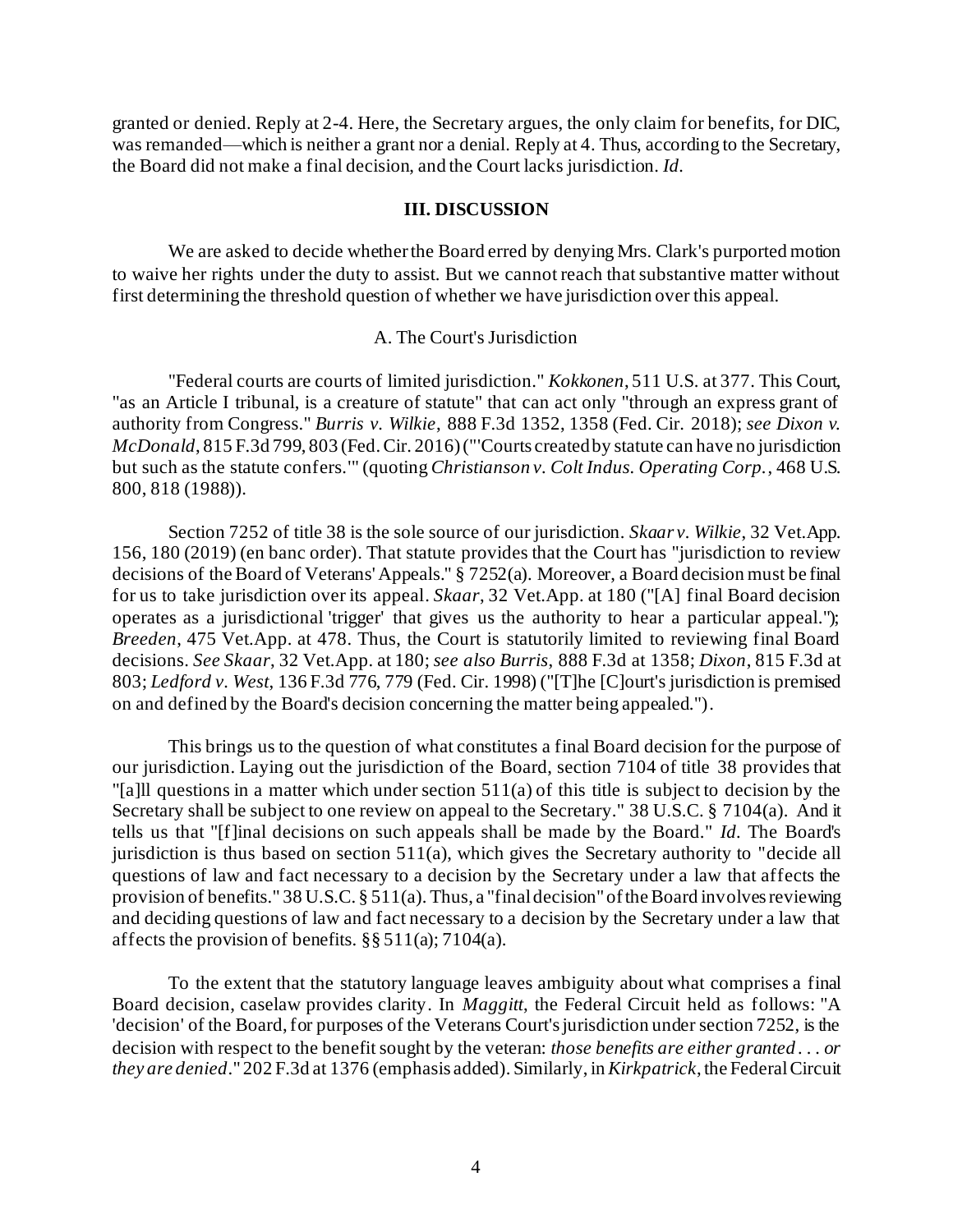cited *Maggitt* to find that a Board remand, although arguably erroneous, was not a "decision" granting or denying benefits that the Court could take jurisdiction over. 417 F.3d at 1364-65.

Reiterating the *Maggitt* requirement that a final Board "decision" must grant or deny the benefit sought, the Court in *Breeden* held that a Board remand is not a final decision over which the Court can assert jurisdiction. 17 Vet.App. at 478 ("Because the Board's remand here does not make a final determination with respect to the benefits sought by the veteran, i.e., service connection for PTSD, the Board's remand does not represent a final decision over which this Court has jurisdiction.").

In *Gardner-Dickson v. Wilkie*, the petitioner asked the Court to find that a Board remand was within the Court's prospective jurisdiction. 33 Vet.App. 50, 54-55 (2020), *aff'd sub nom. Gardner-Dickson v. McDonough*, No. 2021-1462, 2021 WL 5144367 (Fed. Cir. Nov. 5, 2021) (per curiam). After canvassing relevant precedents, the Court rejected the petitioner's argument and warned against "craft[ing] a judicial expansion of section 7252 to circumvent binding precedent or the statute itself." *Id.* at 56. Following *Maggitt* and *Kirkpatrick*, the *Gardner-Dickson* Court emphasized that "[a] Board remand that does not make a final determination about the benefits sought is 'not a decision within the meaning of section 7252(a).'" *Id.* (quoting *Kirkpatrick*, 417 F.3d at 1365). Similarly, the Court made clear that it cannot hear interlocutory appeals. *Id.* (citing *Young*, 25 Vet.App. at 208 (Lance, J., dissenting)).

All this leads to a definite conclusion: for the Court to take jurisdiction over an appeal from the Board, the Board must have granted or denied benefits, and the claimant must have been adversely affected by the Board's decision.<sup>1</sup>

# B. Application

Mrs. Clark does not argue that the Board rendered a final decision on her DIC claim. *See* Opp. at 1-10; *see also* Dec. at 1 (remanding the DIC claim). Instead, she asserts that the Board denied her motion for waiver and that this was the Board decision that she appealed to the Court. Opp. at 1, 4-9; Oral Argument at 27:45-28:25, *Clark v. McDonough*, U.S. Vet. App. No. 21-1124 (argued May 3, 2022), http://www.uscourts.cavc.gov/oral\_arguments\_audio.php. After all, she asserts, a motion denial is an adverse final decision on the motion. Opp. at 4-9. Under the properly interpreted language of sections  $7252(a)$  and  $7266(a)$ , she argues, this ought to be enough for the Court to take jurisdiction. *Id.* But Mrs. Clark ignores the fact that we do not have a blank slate to interpret the Court's jurisdictional statute. Following binding precedents, including *Maggitt*, *Kirkpatrick*, *Breeden*, and *Gardner-Dickson*, the Court findsthat we lack jurisdiction to hear this appeal.

The Board's remand of Mrs. Clark's sole benefits claim is not a final Board decision under section 7252(a). The Federal Circuit and this Court have consistently held that the Court can only take jurisdiction over an appeal when the Board has rendered a final decision on the benefits so ught by the claimant. *Kirkpatrick*, 417 F.3d at 1364-65; *Maggitt*, 202 F.3d at 1376; *Gardner-Dickson*,

<sup>&</sup>lt;sup>1</sup> It is, of course, possible for a Board decision to adversely affect the claimant despite the Board granting benefits. For instance, a claimant might disagree with the assigned disability rating or the effective date.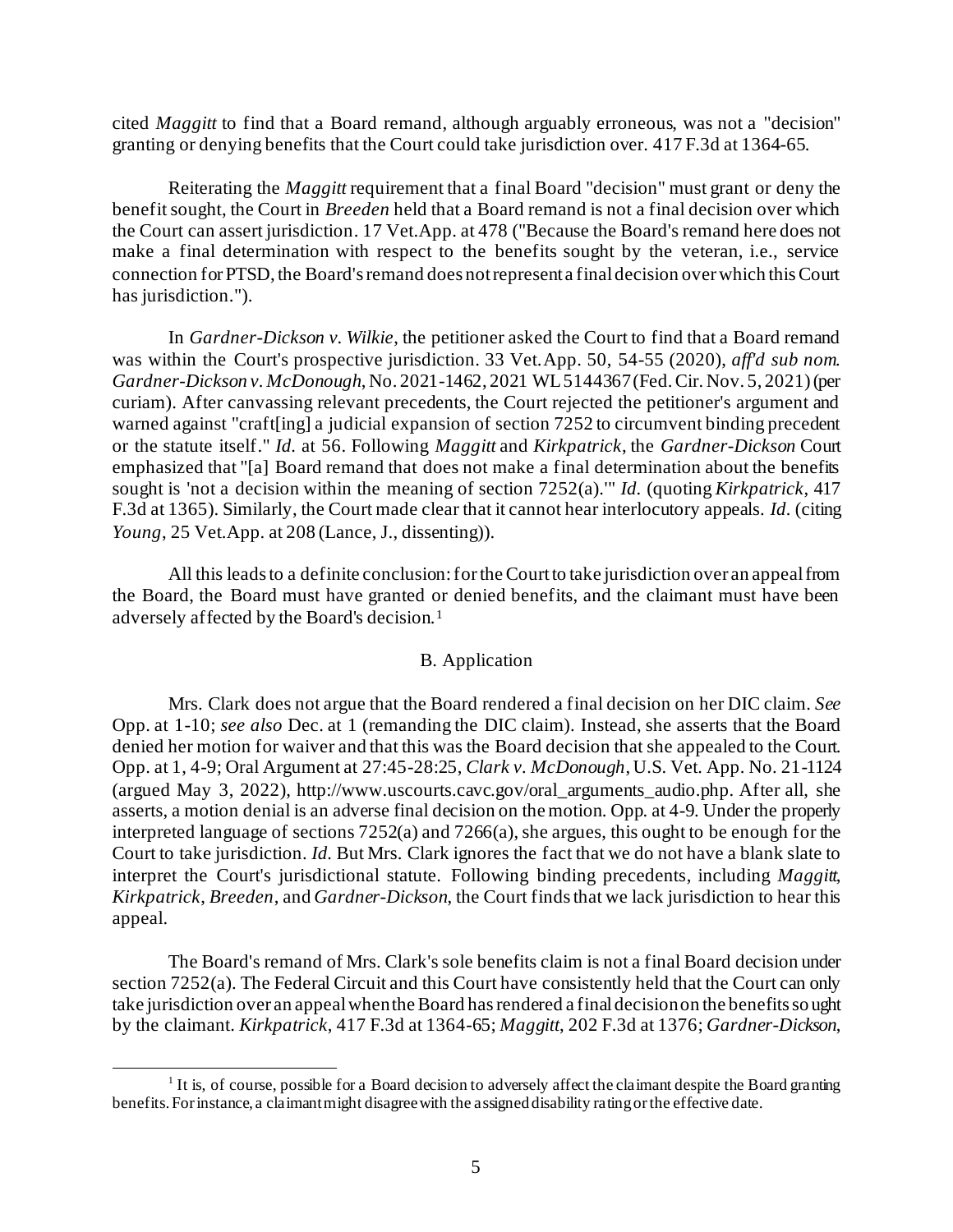33 Vet.App. at 55-56; *Breeden*, 17 Vet.App. at 478. The parties agree that Mrs. Clark had only one claim for benefits before the Board—her claim for DIC benefits. *See* Dec. at 1-4; Opp. at 1-2; Reply at 1. The Board remanded that claim. Dec. at 1. The Board's remand was neither a grant nor a denial of the benefits Mrs. Clark seeks. *See Breeden*, 17 Vet.App. at 478. Thus, the Board did not render a final decision over which we can take jurisdiction. *See* § 7252(a); *Kirkpatrick*, 417 F.3d at 1364-65; *Maggitt*, 202 F.3d at 1376; *Gardner-Dickson*, 33 Vet.App. at 55-56; *Breeden*, 17 Vet.App. at 478. Similarly, there has been no adverse decision either, *see* § 7266(a), because there has been no decision for our jurisdictional purposes.

For argument's sake, let's assume a version of the facts most favorable to Mrs. Clark: the April 2020 letter was a motion to waive her rights under VA's duty to assist, the Board denied this motion, the Board prejudicially erred by doing so, and we would correct the Board if we could do so. Yet this hypothetical version of the case makes no difference. We still would be left without a final Board decision on the claimed benefit, and we would still lack jurisdiction.

To reiterate, Congress created this Court and limited its power. We have no authority to expand our jurisdiction beyond that delineated by Congress. *See Burris*, 888 F.3d at 1358; *Dixon*, 815 F.3d at 803. And we are bound by caselaw interpreting section 7252 to require a final Board decision granting or denying benefits before we can assert jurisdiction. Mrs. Clark provides no argument that the denial of her purported motion was the denial of a claim. She simply insists that a denial of some sort is all that section 7252(a) requires. Opp. at 1, 4-9. But as shown above by the *Maggitt* line of cases, her view of the law is incorrect.

The Court offers no opinion on whether Mrs. Clark's April 2020 request for a waiver of her rights was a motion that the Board denied. We simply hold that such a motion is not a claim for benefits and that the Board's adverse ruling on a nondispositive motion does not satisfy section 7252(a)'s requirements. Although the Board's rejection of the purported motion is an issue that we could address if we had jurisdiction, it does not itself constitute a denial of benefits that gives us a jurisdictional hook.

Following from the statutory limits of sections 7252(a) and 7266(a), the Court is not persuaded that we currently have the constitutional authority to take jurisdiction over this appeal. As the Secretary notes, we are bound by the case-or-controversy requirement of Article III of the U.S. Constitution. *Mokal*, 1 Vet.App. at 15; *see* Mot. at 1-2. Ripeness is part of the case-orcontroversy requirement, *Polovick v. Nicholson*, 24 Vet.App. 257, 258 (2006), and we have held that an issue that remains under consideration by VA is not ripe for Court review, *Urban v. Principi*, 18 Vet.App. 143, 145 (2004) (per curiam order); *see Richard v. Brown*, 9 Vet.App. 266, 269 (1996) (holding that an issue was not ripe for review by the Court because the Board had not made a final decision on the issue). Because the Board remanded Mrs. Clark's only claim, her claim remains before VA and appears to be unripe for our consideration. *See Urban*, 18 Vet.App. at 145.

Although Mrs. Clark cites various cases to bolster her argument, none of them support the Court's exercise of jurisdiction over her appeal. Mrs. Clark relies on *Janssen* for her argument that she had the ability to waive her statutory rights before the Board. Opp. at 2; Opp. Ex. 2 at 2. In *Janssen*, the Court allowed the appellant to waive the Court's consideration of the appellant's rights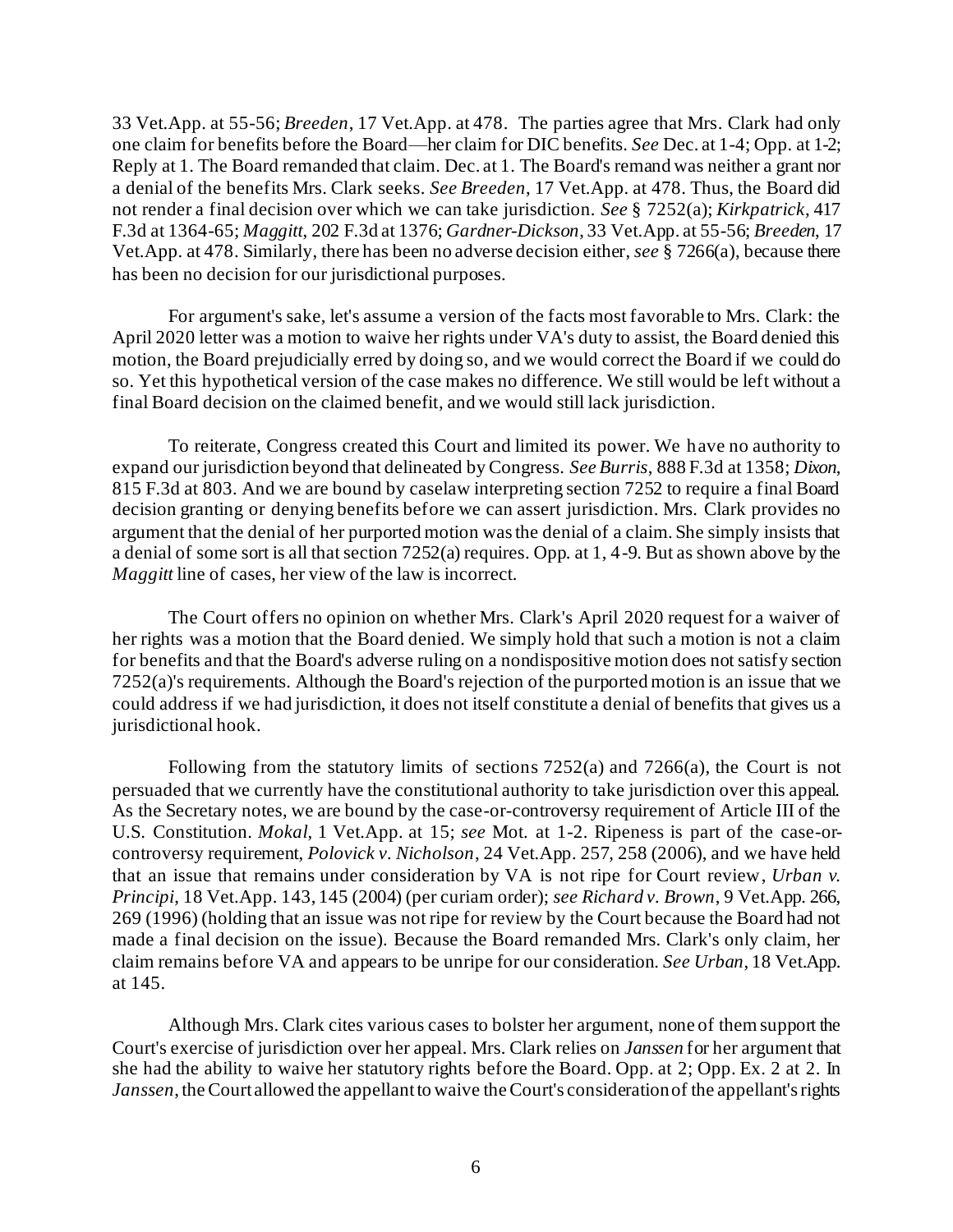under the duty to assist. 15 Vet.App. at 374-75. But unlike here, the Board in *Janssen* had issued a final decision denying benefits sought by the appellant, *id.* at 371, which gave the Court a jurisdictional hook to hear the case in the first place. Mrs. Clark also points to *Groves* and *Young*  as examples of the Court exercising jurisdiction to correct Board error, much as she asks us to do here. Opp. at 9; Oral Argument at 36:20-36:55; *see Groves*, 33 Vet.App. at 377-80; *Young*, 25 Vet.App. at 202-03. Yet in each of these cases, too, the Court took jurisdiction only after the Board issued a final decision denying the benefits sought. *See Groves*, 33 Vet.App. at 372-73; *Young*, 25 Vet.App. at 201. Much the same is true with *Grimes v. McDonough*, where the Court asserted jurisdiction over the appeal of a claim referral only after determining that the referral was part of a final Board decision denying benefits. 34 Vet.App 84, 85-86, 89-90 (2021). Each of these cases involved the jurisdictional hook of a final adverse Board decision granting or denying benefits the key component missing here.

Although we have determined that we lack jurisdiction to hear this appeal, that is not to say that Mrs. Clark is without recourse to pursue her arguments or that, through remand, the Board can inoculate its actions from judicial review. *See Beaudette v. McDonough*, 34 Vet.App. 95, 103 (2021) ("[T]here is a 'strong presumption favoring judicial review of administrative action.'") (quoting *Salinas v. U.S. R.R. Ret. Bd.*, 141 S. Ct. 691, 698 (2021)). Should the Board render an adverse final decision on Mrs. Clark's DIC claim—which is once again before the Board—she can appeal that decision to the Court and raise her arguments here. *See* §§ 7252, 7266. If she believes that VA has unreasonably delayed or otherwise frustrated the adjudication of her claim, she can petition the Courtfor extraordinary relief under the All Writs Act. *See* 28 U.S.C. § 1651. The Court is sympathetic to Mrs. Clark's situation, particularly considering her advanced age and the long period that has elapsed since her initial DIC claim. Yet concerns about improper delay or potential frustration of the Court's appellate jurisdiction go to the merits of a petition for extraordinary relief. They do not support the Court's jurisdiction over an appeal from a nonfinal Board remand.

We also note an apparent inconsistency between Mrs. Clark's arguments to the Court and those she has made before VA. Before the Court, she warned that any further delay might cause harm. Oral Argument at 46:35-47:00, 48:35-49:20. But on remand from the Board's January 2021 decision, she requested the RO to pause its adjudication of her claim. *Solze* Not. Ex. 2. And after the RO nevertheless issued a rating decision, Mrs. Clark filed a Board appeal challenging the RO's implicit denial of her request to pause. *Solze* Not. Ex. 4. There is an incongruity between, on the one hand, Mrs. Clark's insistence that further delay would harm her, and, on the other hand, her efforts to prevent VA from rendering a final decision on the merits of her claim. This, along with the fact that Mrs. Clark has not petitioned for extraordinary relief, muddles any arguments that the Court must take jurisdiction now to prevent harm from further delay.

Because we lack jurisdiction, we need not further address the substantive questions presented by the parties. <sup>2</sup> These are questions left for another day.

<sup>&</sup>lt;sup>2</sup> We note, however, that a right held by a claimant and a duty placed on VA are two separate things. True enough, the imposition of a duty on VA can create a corresponding or "concomitant" right in a claimant. *Stegall*, 11 Vet.App. at 271. And rights guaranteed to claimants do not generally create corresponding rights in the Secretary. *See Coburn v. Nicholson*, 19 Vet.App. 427, 429-30 (2006) (finding that the claimant's right tocompliance with remand orders under *Stegall* did not give the Secretary a similar right to a *Stegall* remand). But it does not necessarily follow that a claimant's voluntary relinquishment of a right categorically forbids VA's performance of a related but separately imposed duty. *Cf. id.* at 430-31 ("[I]n contrast to a *Stegall*remand for compliance with a Court order, which is a right